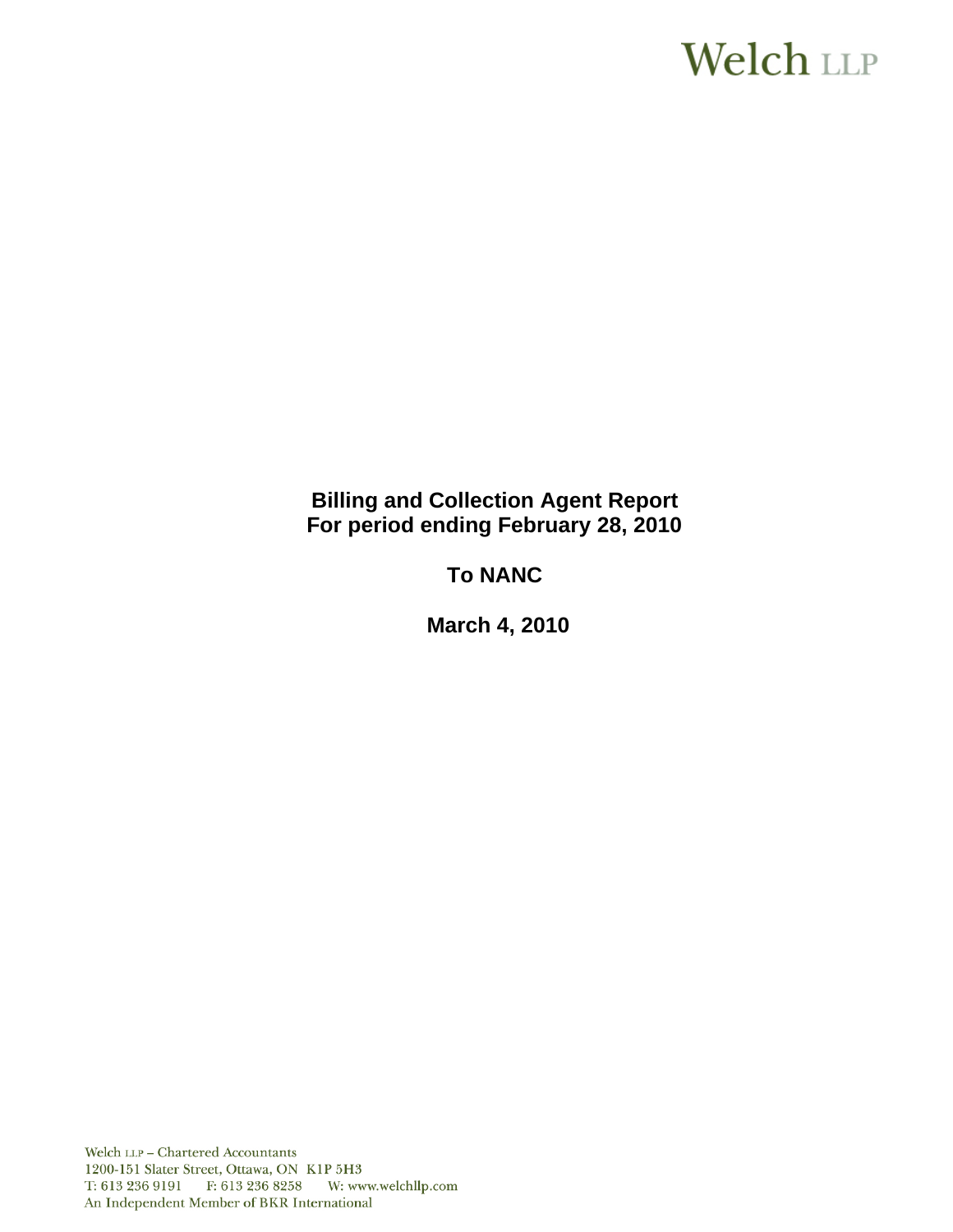## **NANPA FUND STATEMENT OF FINANCIAL POSITION FEBRUARY 28, 2010**

| <b>Assets</b>                                                             |               |                 |
|---------------------------------------------------------------------------|---------------|-----------------|
| Cash Balance in bank account                                              |               | \$<br>2,817,240 |
| Receivable from US Carriers                                               | 149,988       |                 |
| Receivable from Canada                                                    | 5,912         |                 |
| Receivable from Caribbean countries                                       | 2,427         |                 |
| Receivables forwarded to FCC for collection (Over 90 days)                | 322,031       |                 |
| Allowance for uncollectible accounts                                      | (353,000)     | 127,358         |
| Prepaid maintenance contract                                              |               | 4,800           |
| <b>Total assets</b>                                                       |               | 2,949,398       |
| Less: Accrued liabilities (see below for makeup)                          |               | (688,301)       |
| <b>Fund balance</b>                                                       |               | \$<br>2,261,097 |
| Makeup of Accrued Liabilities (see following page for additional details) |               |                 |
| <b>Welch LLP</b>                                                          | 37,913        |                 |
| <b>NEUSTAR Pooling 1K Block Pooling Expenses</b>                          | 376,996       |                 |
| <b>NEUSTAR Admin Expenses</b>                                             | 261,816       |                 |
| Data Collection Agent - USAC                                              | 11,576        |                 |
|                                                                           | \$<br>688,301 |                 |

**\*\*\*\*\*\*\*\*\*\*\*\*\*\*\*\*\*\*\*\*\*\*\*\*\*\*\*\*\*\*\*\*\*\*\*\*\*\*\*\*\*\*\*\*\*\*\*\*\*\*\*\*\*\*\*\*\*\*\*\*\*\*\*\*\*\*\*\*\*\*\*\*\*\*\*\*\***

### **Other items of note**

The budget for the funding period July 2010 to June 2011 was approved by the NANC on February 18, 2010.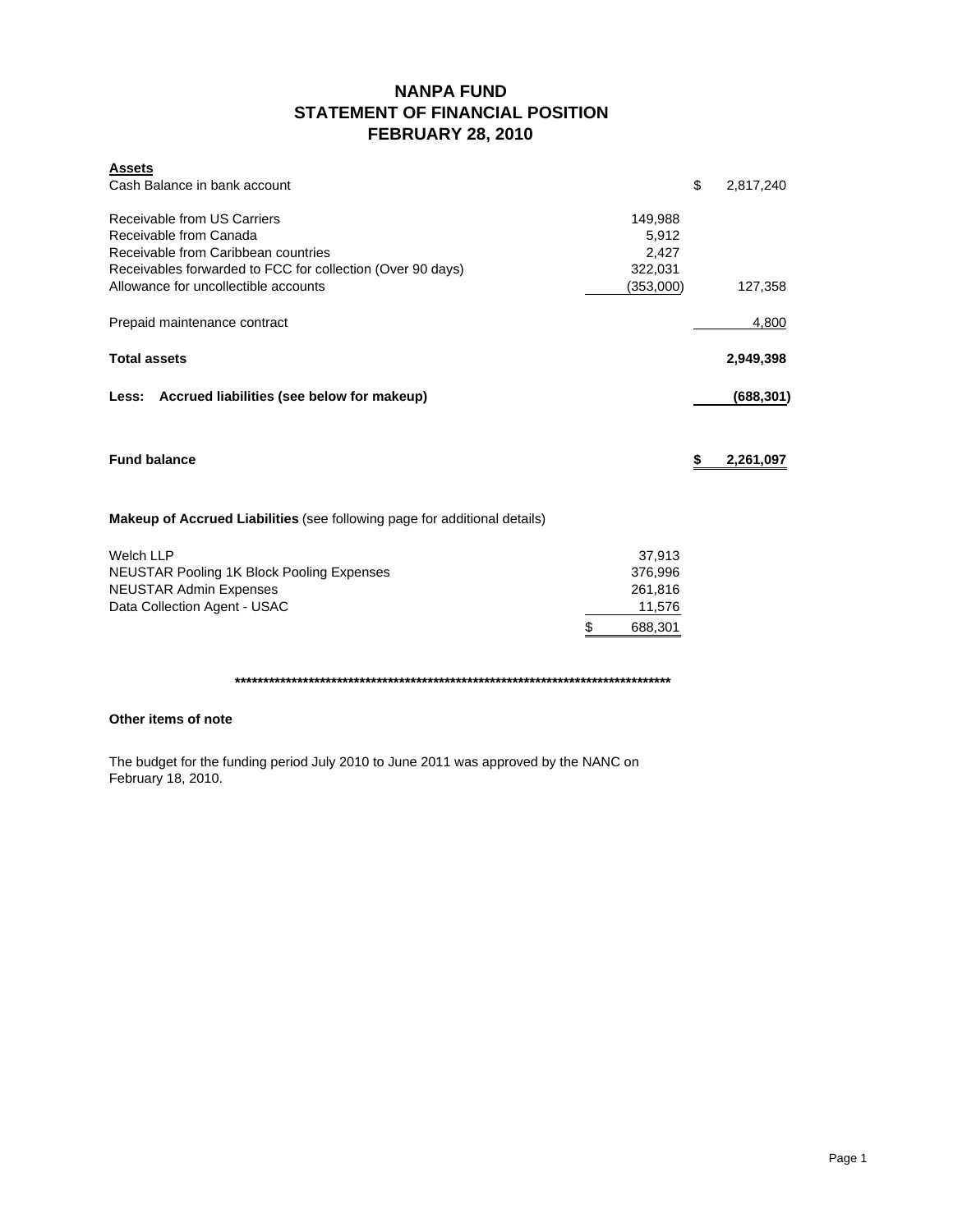#### **NANPA FUND FORECASTED STATEMENT OF CHANGES IN FUND BALANCEJULY 2009 TO JUNE 2010**

|                                                                     |            |                      |                      |                      |                      | <b>Actual</b>        |                      |                      |                      |                      |                      | <b>Budgeted</b>      |                    |                    |                   | <b>Variance between</b>                        |
|---------------------------------------------------------------------|------------|----------------------|----------------------|----------------------|----------------------|----------------------|----------------------|----------------------|----------------------|----------------------|----------------------|----------------------|--------------------|--------------------|-------------------|------------------------------------------------|
|                                                                     |            | <b>Jul-09</b>        | Aug-09               | Sep-09               | Oct-09               | Nov-09               | <b>Dec-09</b>        | <b>Jan-10</b>        | Feb-10               | Mar-10               | Apr-10               | $May-10$             | <b>Jun-10</b>      | <b>Total</b>       | <b>Budget</b>     | forecasted balance at<br>June 30/10 and budget |
| Revenue                                                             |            |                      |                      |                      |                      |                      |                      |                      |                      |                      |                      |                      |                    |                    |                   |                                                |
| <b>International Contributions</b><br>Canada<br>Caribbean countries | (1)<br>(1) | 11,828<br>14,467     | 5,912<br>$\sim$      | 5,912<br>$\sim$      | 5,912<br>$\sim$      | 5,912<br>$\sim$      | 5,912<br>$\sim$ $-$  | 5,912<br>$\sim$      | 5,912<br>$\sim$      | 5,912<br>$\sim$      | 5,912<br>$\sim$      | 5,912<br>$\sim$      | $\sim$             | 70,948<br>14,467   | 70,948<br>14.467  |                                                |
| <b>Total International Contributions</b>                            |            | 26,295               | 5,912                | 5,912                | 5,912                | 5,912                | 5,912                | 5,912                | 5,912                | 5,912                | 5,912                | 5,912                |                    | 85,415             | 85,415            |                                                |
| Domestic Contributions - US carriers                                | (1)        | 1,524,170            | 151,995              | 105,690              | 108,557              | 104,682              | 122,555              | 105,392              | 109,046              | 108,738              | 108,738              | 108,738              |                    | 2,658,301          | 2,487,497         | 170,804                                        |
| Late filing fees for Form 499A                                      | (2)        | 4.550                | $\sim$               | 1,800)               | 1,700                | 3,400                | 4,100                | 6,700)               | 200                  |                      |                      |                      | 115,000            | 104,550            | 115,000 (         | 10,450                                         |
| Interest income                                                     | (3)        | 163                  | 246                  | 1,161                | 1,417                | 1,410                | 1,392                | 993                  | 856                  | 167                  | 167                  | 167                  | 167                | 8,306              | 2,000             | 6,306                                          |
| <b>Total revenue</b>                                                |            | 1,546,078            | 158,153              | 110,963              | 117,586              | 108,604              | 133,959              | 105,597              | 116.014              | 114,817              | 114,817              | 114,817              | 115,167            | 2,856,572          | 2,689,912         | 166,660                                        |
| <b>Expenses</b><br><b>NANPA Administration</b>                      | (4), (8)   | 122,883              | 122,309              | 131,876              | 177,304              | 122,743              | 129,567              | 128,500              | 133,316              | 131,833              | 131,833              | 131,833              | 131,833            | 1,595,830          | 1,475,600         | 120,230                                        |
| 1K Block Pooling Administration                                     | (4), (7)   | 189,373              | 200,156              | 215,254              | 188,498              | 188,498              | 188,498              | 188,498              | 188,498              | 188,498              | 188,498              | 188,498              | 188,498            | 2,301,265          | 2,263,289         | 37,976                                         |
| pANI                                                                | (9)        |                      |                      |                      | $\sim$               |                      |                      |                      |                      | $\sim$               |                      |                      |                    |                    | 200,000 (         | 200,000                                        |
| <b>Billing and Collection</b><br>Welch LLP<br>Data Collection Agent | (4)<br>(5) | 19,900<br>4.183      | 19,900<br>9.456      | 19,900<br>6,532      | 19,900<br>3.915      | 19,900<br>4,231      | 19,900<br>3,405      | 19,900<br>4.545      | 19,900<br>2.580      | 19,900<br>4,450      | 19,900<br>4,450      | 19,900<br>4.450      | 19,900<br>4.450    | 238,800<br>56,647  | 238,800<br>53,400 | 3,247                                          |
| <b>Annual Operations Audit</b>                                      | (6)        |                      |                      | 34,000               | $\sim$               |                      | $\sim$               |                      |                      | $\sim$               | $\sim$               |                      |                    | 34,000             | 34,000            |                                                |
| <b>Carrier Audits</b>                                               | (10)       |                      |                      |                      |                      |                      |                      |                      |                      |                      |                      |                      |                    |                    | 700,000           | 700,000                                        |
| Bad debt expense                                                    | (11)       | 27.606               |                      | 37.216               |                      | 2.416                | 6,684                | 20.336               |                      |                      |                      |                      |                    | 80,890             |                   | 80,890                                         |
| <b>Total expenses</b>                                               |            | 363,945              | 351,821              | 444,778              | 389,617              | 337,788              | 334,686              | 361,779              | 344,294              | 344,681              | 344,681              | 344,681              | 344,681            | 4,307,432          | 4,965,089         | (657, 657)                                     |
| Net revenue (expenses)                                              |            | 1,182,133            | 193,668)             | 333,815)             | 272,031) (           | 229,184)             | 200,727)             | 256,182)             | 228,280)             | 229,864)             | 229,864) (           | 229,864) (           | $229,514$ )        | 1,450,860)         | 2,275,177)        | 824,317                                        |
| <b>Opening fund balance</b>                                         |            | 2,792,851            | 3,974,984            | 3.781.316            | 3,447,501            | 3,175,470            | 2,946,286            | 2,745,559            | 2,489,377            | 2,261,097            | 2,031,233            | 1,801,369            | 1,571,505          | 2,792,851          | 1,775,177         | 17,674                                         |
| <b>Closing fund balance</b>                                         |            | 3,974,984            | 3,781,316            | 3,447,501            | 3,175,470            | 2,946,286            | 2,745,559            | 2,489,377            | 2,261,097            | 2,031,233            | 1,801,369            | 1,571,505            | 1,341,991          | 1,341,991          | 500,000           | 841,991                                        |
| Fund balance makeup:<br>Contingency<br>Surplus                      |            | 500,000<br>3,474,984 | 500,000<br>3,281,316 | 500,000<br>2,947,501 | 500,000<br>2,675,470 | 500,000<br>2,446,286 | 500,000<br>2,245,559 | 500,000<br>1,989,377 | 500,000<br>1,761,097 | 500,000<br>1,531,233 | 500,000<br>1,301,369 | 500,000<br>1,071,505 | 500,000<br>841,991 | 500,000<br>841,991 | 500,000<br>$\sim$ |                                                |
|                                                                     |            | 3.974.984            | 3.781.316            | 3.447.501            | 3.175.470            | 2.946.286            | 2.745.559            | 2.489.377            | 2.261.097            | 2,031,233            | 1.801.369            | 1.571.505            | 1.341.991          | 1.341.991          | 500,000           |                                                |

#### **Assumptions:**

**(1)** The US carrier contributions for the period from July 2009 to June 2010 and the International carrier revenue is based upon actual billings.

**(2)** These fees represent the \$100 late filing fee charged to those companies that do not file the Form 499A by the due date.

**(3)** Interest income projections are estimates

**(4)** The expenses for the NANPA Administration, 1K Block Pooling and Welch LLP are based on contracts in force.

The contract with Welch LLP expires September 30, 2009. A six month extension until March 31, 2010 under the same terms has been exercised. The expense for B&C Agent for April 2010 to June 2010 is based on the current contract.

**(5)** The expense for the Data Collection Agent is based on estimate of costs by USAC for the 2009 calendar year.

**(6)** The contract for the annual operations audit has been awarded to Ernst & Young. The cost is \$34,000.

**(7)** The March forecasted amount includes the forecasted monthly billing of \$188,498.

**(8)** The March forecasted amount includes the forecasted monthly billing of \$131,833

**(9)** Interim p-ANNI administration is now covered under the new Pooling contract. \$200,000 has been allowed for the cost of permanent pANI in 2009/10. No change

order has been issued. There has been no further action regarding this matter so the \$200,000 has been removed from the forecast.

**(10)** The budget allowed \$700,000 for carrier audits. There will not be any performed in the remaining period January to June 2010.

**(11)** The allowance covers all accounts considered potentially uncollectible at February 28, 2010. This will be covered by the contingency allowance.

#### **Reconciliation of Forecast at June 30, 2010 to Budget**

| Budgeted fund balance at June 30/10 - contingency                              | 500,000    |
|--------------------------------------------------------------------------------|------------|
|                                                                                |            |
|                                                                                |            |
| Increase in fund balance between budget period (March 2009) and June 2009      | 17,674     |
| Additional billings over estimate from budget                                  | 170,804    |
| Late filing fees (reversal) for Form 499A - 2009                               | (10, 450)  |
| Additional interest earned to date compared to budget                          | 6,306      |
| NANP Admin - difference between budget and actual contact awarded after budget |            |
| period                                                                         | (120, 230) |
|                                                                                |            |
| NANP - change orders                                                           |            |
| Data Collection fees - Adjustment to actual from budget                        | (3, 247)   |
| Bad debts not budgeted for                                                     | (80, 890)  |
| Pooling change orders                                                          | (37, 976)  |
| Carrier audits that will not be performed                                      | 700,000    |
| Permanent pANi that will not be expended prior to June 30th.                   | 200.000    |
| Fund balance at June 30/09                                                     | 1.341.991  |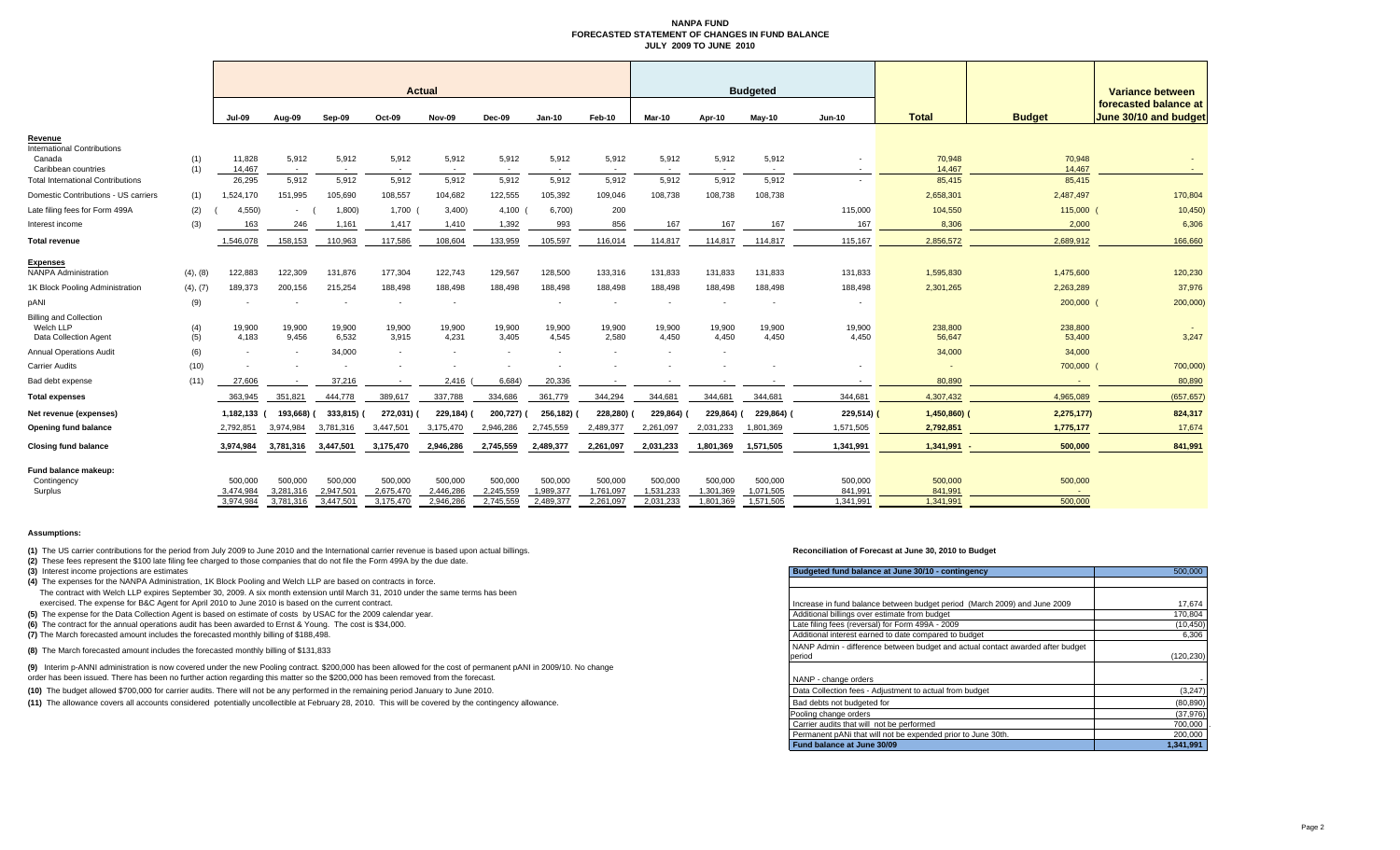### **NANPA FUND FORECASTED STATEMENT OF CHANGES IN FUND BALANCE JULY 2010 TO SEPTEMBER 2010**

|                                                                          |            | <b>Projection</b>    |                      |                      |                      |                      |                      |                      |                    |  |  |
|--------------------------------------------------------------------------|------------|----------------------|----------------------|----------------------|----------------------|----------------------|----------------------|----------------------|--------------------|--|--|
|                                                                          |            | <b>Jul-10</b>        | Aug-10               | <b>Sep-10</b>        | Oct-10               | <b>Nov-10</b>        | <b>Dec-10</b>        | Jan-11               | Feb-11             |  |  |
| <b>Projected Revenue</b><br><b>International Contributions</b><br>Canada | (1)        | 6,670                | 6,670                | 6,670                | 6,670                | 6,670                | 6,670                | 6,670                | 6,670              |  |  |
| Caribbean countries                                                      | (1)        | 16,403               |                      |                      |                      |                      |                      |                      |                    |  |  |
| <b>Total International Contributions</b>                                 |            | 23,073               | 6,670                | 6,670                | 6,670                | 6,670                | 6,670                | 6.670                | 6,670              |  |  |
| Domestic Contributions - US carriers                                     | (1)        | 2,227,808            | 180,691              | 180,691              | 180,691              | 180,691              | 180,691              | 180,691              | 180,691            |  |  |
| Late filing fees for Form 499A                                           | (2)        |                      |                      |                      |                      |                      |                      |                      |                    |  |  |
| Interest income                                                          | (3)        | 1,000                | 1,000                | 1,000                | 1,000                | 1,000                | 1,000                | 1,000                | 1,000              |  |  |
| Total projected revenue                                                  |            | 2,251,881            | 188,361              | 188,361              | 188,361              | 188,361              | 188,361              | 188,361              | 188,361            |  |  |
| <b>Projected Expenses</b><br><b>NANPA Administration</b>                 | (4)        | 131,000              | 166,000              | 191,000              | 131,000              | 131,000              | 131,000              | 131,000              | 131,000            |  |  |
| 1K Block Pooling Administration                                          | (5)        | 188,498              | 186,934              | 185,365              | 185,365              | 185,365              | 185,365              | 185,365              | 185,365            |  |  |
| pANI                                                                     | (6)        | 16,666               | 16,666               | 16,666               | 16,666               | 16,666               | 16,666               | 16,666               | 16,666             |  |  |
| <b>Billing and Collection</b><br>Welch LLP<br>Data Collection Agent      | (7)<br>(8) | 19,900<br>4,500      | 19,900<br>4,500      | 19,900<br>4,500      | 19,900<br>4,500      | 19,900<br>4,500      | 19,900<br>4.500      | 19,900<br>4,500      | 19,900<br>4,500    |  |  |
| <b>Annual Operations Audit</b>                                           | (9)        |                      |                      | 36.000               |                      |                      |                      |                      |                    |  |  |
| <b>Carrier Audits</b>                                                    | (10)       |                      |                      | $\ddot{\phantom{1}}$ |                      |                      |                      |                      | 700.000            |  |  |
| Bad debt expense (recovery)                                              | (11)       |                      |                      | 70.000               |                      |                      |                      |                      |                    |  |  |
| <b>Total projected expenses</b>                                          |            | 360,564              | 394,000              | 523,431              | 357,431              | 357,431              | 357,431              | 357,431              | 1,057,431          |  |  |
| Projected Net revenue (expenses)                                         |            | 1,891,317 (          | 205,639) (           | 335,070) (           | 169,070) (           | 169,070) (           | 169,070) (           | 169,070) (           | 869,070)           |  |  |
| Projected Opening fund balance                                           |            | 1,341,991            | 3,233,308            | 3,027,669            | 2,692,599            | 2,523,529            | 2,354,459            | 2,185,389            | 2,016,319          |  |  |
| <b>Projected Closing fund balance</b>                                    |            | 3,233,308            | 3,027,669            | 2,692,599            | 2,523,529            | 2,354,459            | 2,185,389            | 2,016,319            | 1,147,249          |  |  |
| Projected Fund balance makeup:<br>Contingency<br>Surplus                 |            | 500.000<br>2,733,308 | 500.000<br>2,527,669 | 500.000<br>2,192,599 | 500.000<br>2,023,529 | 500.000<br>1,854,459 | 500.000<br>1,685,389 | 500.000<br>1,516,319 | 500.000<br>647,249 |  |  |
|                                                                          |            | 3,233,308            | 3,027,669            | 2,692,599            | 2,523,529            | 2,354,459            | 2,185,389            | 2,016,319            | 1,147,249          |  |  |

**Assumptions:**

**(1)** The contributions for July 2010 - January 2011 are estimated based on the budget for 2010/11

(2) These fees represent the \$100 late filing fee charged to those companies that do not file the Form 499A by the due date.

**(3)** Interest income projections are estimates

**(4)** The cost of NANPA Administration is based on contract in force until January 8, 2011. **(5)** The expense for the 1K Block Pooling is based on the contract in force.

**(6)** Interim p-ANNI administration is now covered under the new Pooling contract. \$200,000 has been allowed for the cost of permanent pANI in 2010/11. No change order has been issued.

**(7)** The cost of B&C Agent is based on the cost of the expired Welch LLP contract.

**(8)** The expense for the Data Collection Agent is based on estimate of costs by USAC for the 2010 calendar year.<br>**(9)** The cost of the annual operations audit is based on the cost of the prior year's audit.

**(10)** The budget allowed \$700,000 for carrier audits. **(11)** The allowance covers all accounts considered potentially uncollectible. This will be covered by the contingency allowance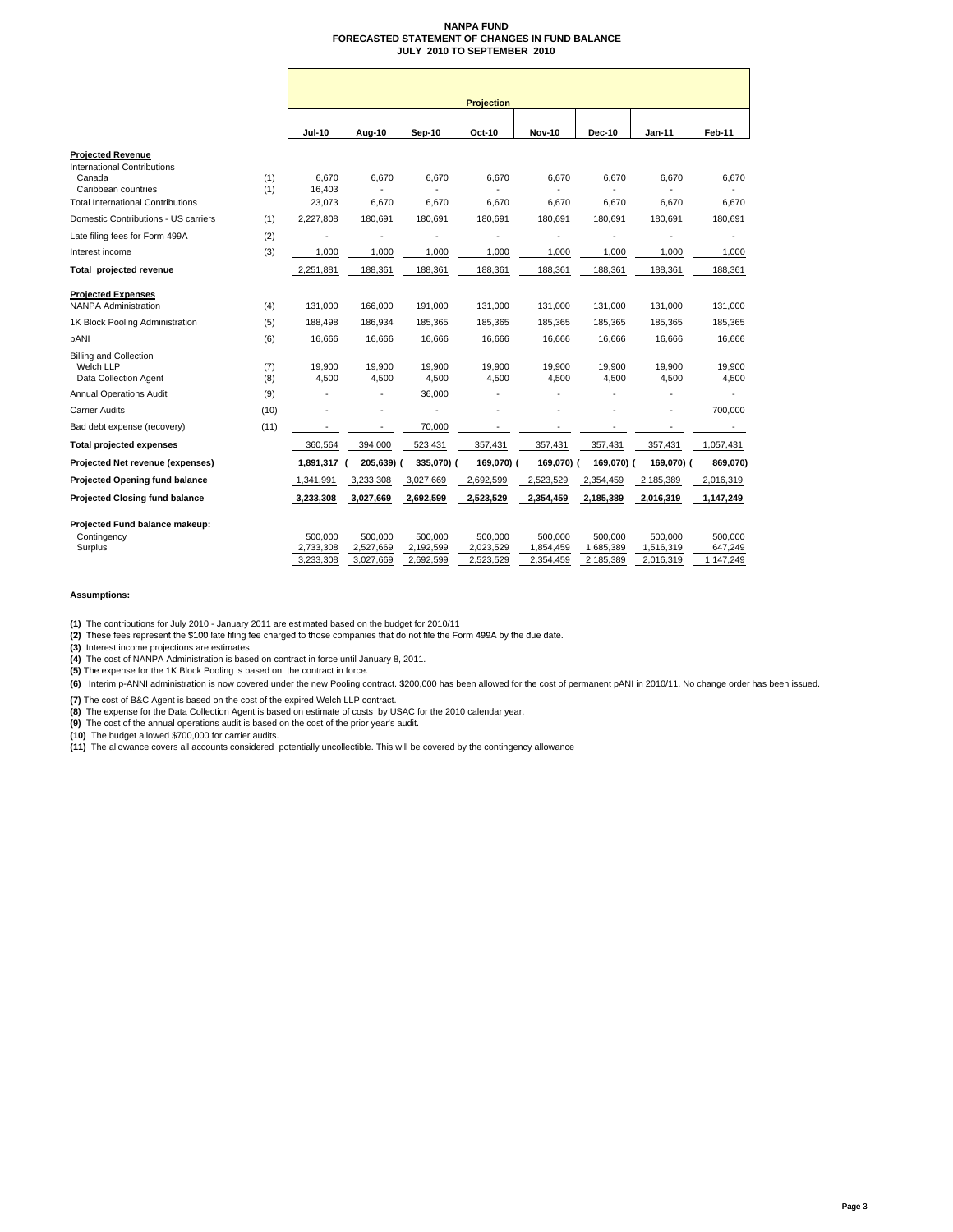### **NANPA FUNDCURRENT AND FORECASTED LIABILITIES**

|                                                                                                                                                                  |                                           | <b>Current</b> |         |         |         |               |               |         |         |
|------------------------------------------------------------------------------------------------------------------------------------------------------------------|-------------------------------------------|----------------|---------|---------|---------|---------------|---------------|---------|---------|
|                                                                                                                                                                  |                                           | Feb-10         | Mar-10  | Apr-10  | May-10  | <b>Jun-10</b> | <b>Jul-10</b> | Aug-10  | Sep-10  |
| <b>NEUSTAR - NANPA Administration contract</b><br>- Authorization by the FCC has not been received for payment                                                   |                                           | 261,816        | 131,833 | 131,833 | 131,833 | 131,833       | 131,000       | 166,000 | 191,000 |
| January 2010<br>February 2010                                                                                                                                    | \$<br>128,500<br>133,316<br>$\sim$        |                |         |         |         |               |               |         |         |
|                                                                                                                                                                  | 261,816<br>\$                             |                |         |         |         |               |               |         |         |
| <b>NEUSTAR - Block Pooling contract</b><br>- Authorization by the FCC has not been received for payment<br>January 2010<br>February 2010                         | \$<br>188,498<br>188,498<br>376,996<br>\$ | 376,996        | 188,498 | 188,498 | 188,498 | 188,498       | 188,498       | 186,934 | 185,365 |
| Welch LLP - Billing & Collection Agent<br>- Authorization by the FCC has not been received for payment                                                           |                                           | 37,913         | 19,900  | 19,900  | 19,900  | 19,900        | 19,900        | 19,900  | 19,900  |
| January 2010<br>February 2010                                                                                                                                    | \$<br>18,013<br>19,900<br>37,913<br>\$    |                |         |         |         |               |               |         |         |
| <b>USAC - Data Collection Agent</b><br>- Authorization by the FCC has not been received for payment<br>December 2009<br>January 2010<br>February 2010 (estimate) | 4,546<br>2,580<br>4,450<br>11,576<br>\$   | 11,576         | 4.450   | 4,450   | 4,450   | 4,450         | 4,500         | 4,500   | 4,500   |
| <b>Carrier audits</b>                                                                                                                                            |                                           |                |         |         |         |               |               |         |         |
| Ernst & Young LLP- Annual operations audit<br>Accrual for 2010/11 audit fee                                                                                      | \$<br>$\sim$ $-$                          |                |         |         |         |               |               |         | 36,000  |
| <b>NEUSTAR - pANI administration</b>                                                                                                                             | \$                                        |                |         |         |         |               | 16,666        | 16,666  | 16,666  |
|                                                                                                                                                                  |                                           |                |         |         |         |               |               |         |         |

**Total** 344,681 688,301 344,681 344,681 344,681 360,564 394,000 453,431